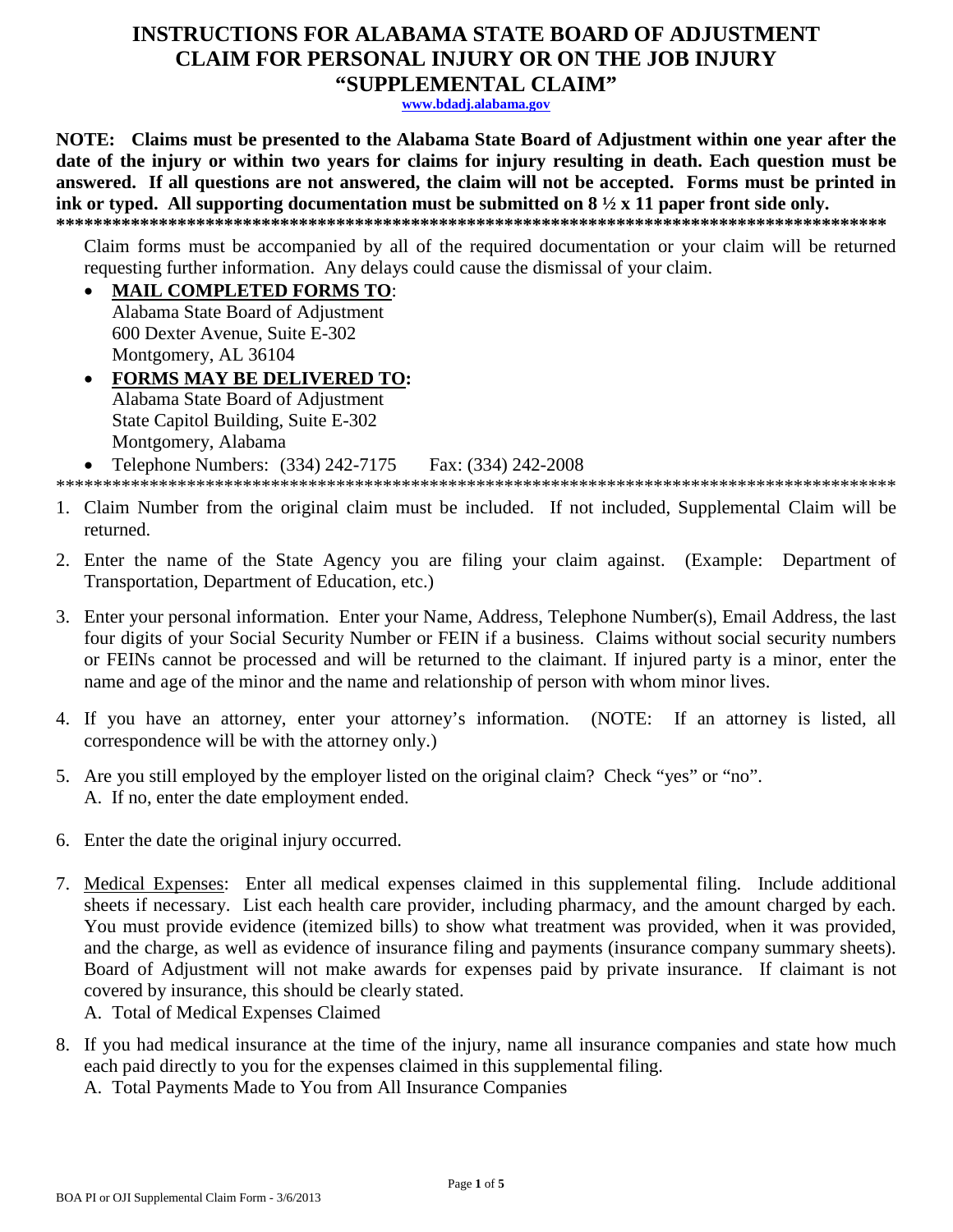Instructions for Alabama State Board of Adjustment Supplemental Claim for Personal Injury or On The Job Injury Page 2

- 9. Medical Disability: If you are claiming medical disability, you MUST complete this section.
	- A. If you are claiming damages for permanent disability, check "Yes"; otherwise, check "No.

B. If you have claimed compensation for permanent disability from any source, such as Social Security Disability, Works Compensation, etc., check "Yes"; otherwise, check "No".

C. Enter the amount you are seeking for permanent or total disability.

D. Describe the permanent disability. Evidence (usually a letter, statement, or report from physician) that claimant has reached maximum medical improvement "MMI" and is left with a disability stated in percentage of physical impairment to the whole body or part of body involved (arm, leg, finger, etc.).

10. Wages: If you are claiming lost wages and/or compensation for leave used, list each separately. Evidence from doctor or other health care provider that claimant was unable to work because of the accident/injury stated, verification from the employer of the time lost from work or the leave deducted and verification from the employer of the claimant's rate of pay at the time of the accident/injury.

A. Enter the amount of wages you lost due to the injury. Circle whether the amount you have entered is for hours, days or weeks. (Example: \$25 for 2 Hours)

B. Enter the amount of leave used. (Example: 16 Hours for 2 Days)

C. Enter your rate of pay at the time of your injury. Check the box indicating whether the amount is per hour, day, or week. (Example \$12.50 per hour)

- D. Enter the total of wages lost due to the injury.
- 11. Enter any miscellaneous expenses associated with the personal injury, such as damages to automobile, eyeglasses, mileage, etc. If claiming mileage, use the Mileage Log which is listed on the web site, www.bdadj.alabama.gov, as Alabama State Board of Adjustment Mileage Log.
	- A. Provide the total amount of miscellaneous expenses claimed.
	- B. If any of the listed expenses covered by insurance, please check "Yes"; otherwise, check "No".

C. If you answered "Yes" in Item 11.B., list the amount of insurance coverage and your deductible. (For damages to personal property, it will be necessary to provide a copy of your insurance declaration page which indicates your amount of coverage and your deductible.)

- 12. Enter the GRAND TOTAL amount you are claiming for all items described in Items 7.A., 9.C., 10.D., & 11.A.
- 13. Sign the claim form in the presence of a Notary Public, print your name and have the notary complete the verification section.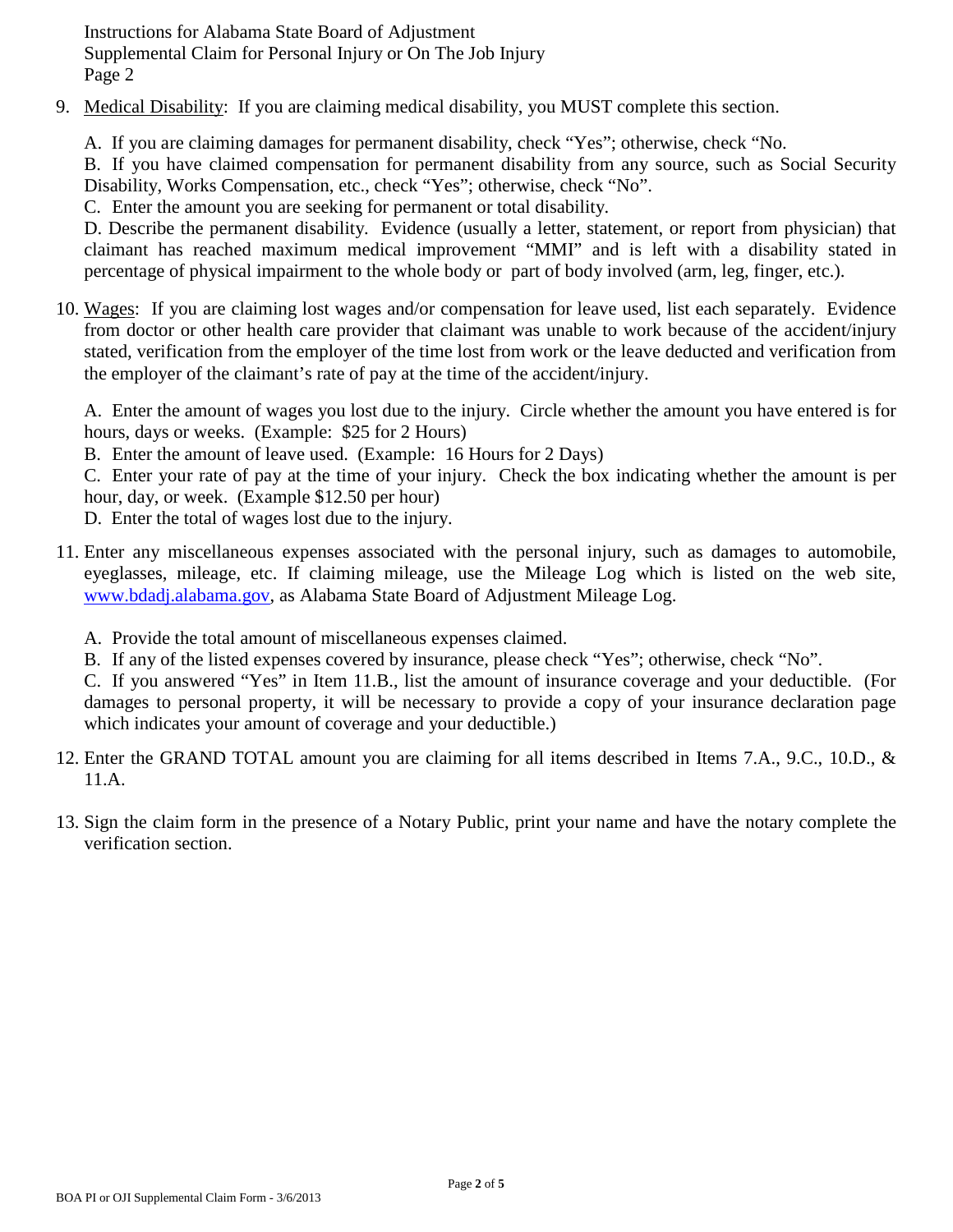# **ALABAMA STATE BOARD OF ADJUSTMENT CLAIM FOR PERSONAL INJURY OR ON THE JOB INJURY "SUPPLEMENTAL CLAIM"**

|    | See Page 1-2 of this form for instructions. Each<br>number on the form corresponds with numbers on<br>instruction sheets. Read all instructions carefully to<br>ensure your claim is not returned for additional<br>supporting documentation. See INSTRUCTIONS for<br>mailing or hand delivering this form to the Board of<br>Adjustment (Page 1). | DO NOT WRITE IN THIS SPACE. FOR ALABAMA<br>STATE BOARD OF ADJUSTMENT USE ONLY.                                                                                                               |  |  |  |
|----|----------------------------------------------------------------------------------------------------------------------------------------------------------------------------------------------------------------------------------------------------------------------------------------------------------------------------------------------------|----------------------------------------------------------------------------------------------------------------------------------------------------------------------------------------------|--|--|--|
|    |                                                                                                                                                                                                                                                                                                                                                    |                                                                                                                                                                                              |  |  |  |
|    | 2. Department or Agency of the State of Alabama against which you are making this claim:                                                                                                                                                                                                                                                           |                                                                                                                                                                                              |  |  |  |
| 3. | Claimant's Personal Information:                                                                                                                                                                                                                                                                                                                   |                                                                                                                                                                                              |  |  |  |
|    |                                                                                                                                                                                                                                                                                                                                                    |                                                                                                                                                                                              |  |  |  |
|    |                                                                                                                                                                                                                                                                                                                                                    |                                                                                                                                                                                              |  |  |  |
|    |                                                                                                                                                                                                                                                                                                                                                    |                                                                                                                                                                                              |  |  |  |
|    |                                                                                                                                                                                                                                                                                                                                                    |                                                                                                                                                                                              |  |  |  |
|    |                                                                                                                                                                                                                                                                                                                                                    |                                                                                                                                                                                              |  |  |  |
|    |                                                                                                                                                                                                                                                                                                                                                    |                                                                                                                                                                                              |  |  |  |
|    | Claimant's Last Four Digits of Social Security No. or last four digits of Business FEIN:                                                                                                                                                                                                                                                           |                                                                                                                                                                                              |  |  |  |
|    | $XXX-XX$ - $\qquad \qquad$ or $XX-XXX$                                                                                                                                                                                                                                                                                                             |                                                                                                                                                                                              |  |  |  |
|    | with whom minor lives.                                                                                                                                                                                                                                                                                                                             | If injured party is a minor (under 19 years of age), CLAIM MUST BE SIGNED AND FILED BY PARENT<br>OR GUARDIAN AS CLAIMANT. Give name and age of minor and the name and relationship of person |  |  |  |
|    |                                                                                                                                                                                                                                                                                                                                                    |                                                                                                                                                                                              |  |  |  |
|    |                                                                                                                                                                                                                                                                                                                                                    |                                                                                                                                                                                              |  |  |  |
|    |                                                                                                                                                                                                                                                                                                                                                    |                                                                                                                                                                                              |  |  |  |
| 4. | Claimant's Attorney (NOTE: If an attorney is listed, all correspondence will be with the attorney only.)                                                                                                                                                                                                                                           |                                                                                                                                                                                              |  |  |  |
|    |                                                                                                                                                                                                                                                                                                                                                    |                                                                                                                                                                                              |  |  |  |
|    |                                                                                                                                                                                                                                                                                                                                                    |                                                                                                                                                                                              |  |  |  |
|    |                                                                                                                                                                                                                                                                                                                                                    |                                                                                                                                                                                              |  |  |  |
|    |                                                                                                                                                                                                                                                                                                                                                    |                                                                                                                                                                                              |  |  |  |
|    |                                                                                                                                                                                                                                                                                                                                                    |                                                                                                                                                                                              |  |  |  |
|    | 5. Are you still employed by the employer listed on the original claim? $\Box$ Yes $\Box$ No                                                                                                                                                                                                                                                       |                                                                                                                                                                                              |  |  |  |
|    |                                                                                                                                                                                                                                                                                                                                                    |                                                                                                                                                                                              |  |  |  |
|    |                                                                                                                                                                                                                                                                                                                                                    |                                                                                                                                                                                              |  |  |  |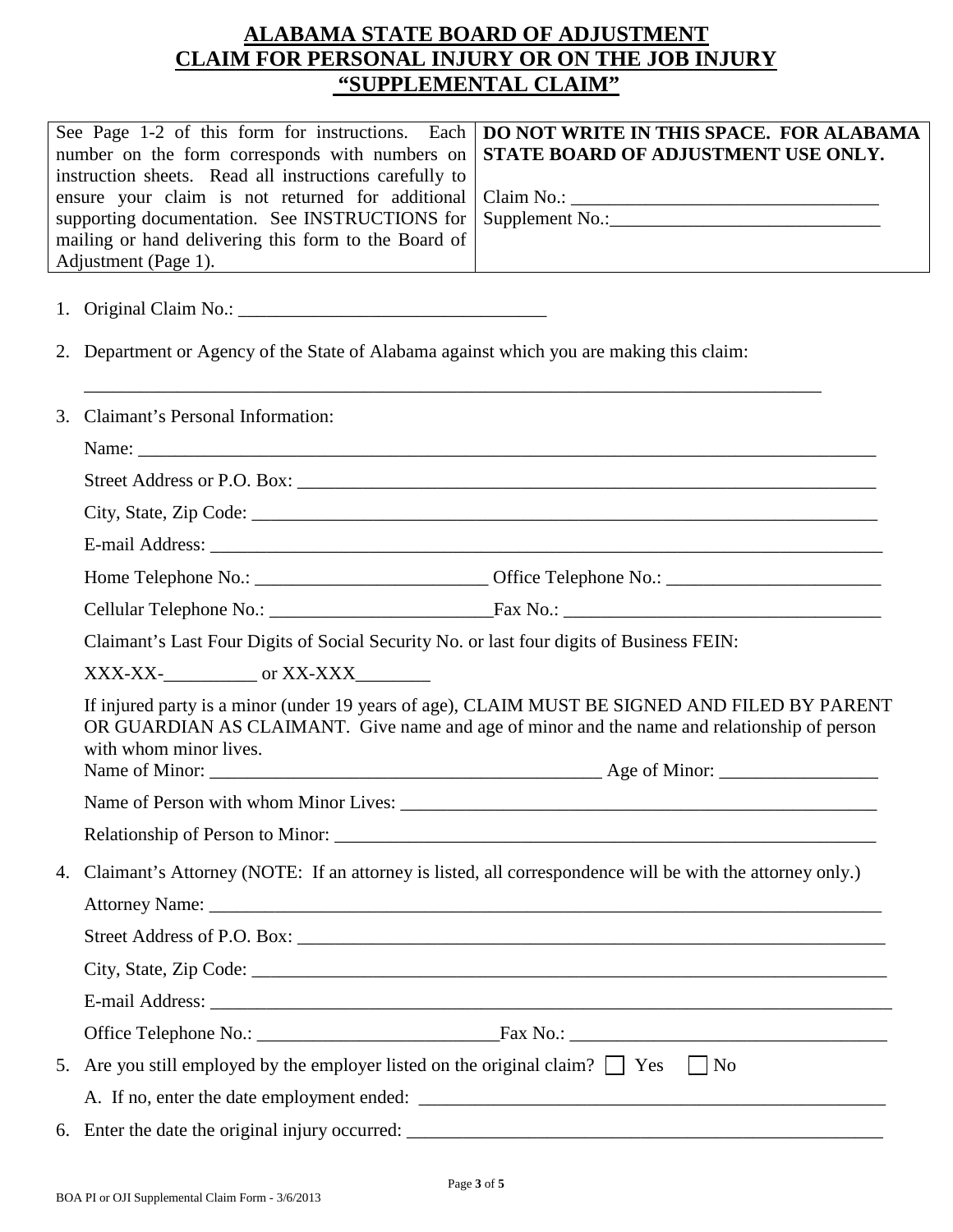### Claimant's Name\_\_\_\_\_\_\_\_\_\_\_\_\_\_\_\_\_\_\_\_\_\_\_\_\_\_\_\_\_\_\_\_\_\_\_

7. Medical Expenses (List each health care provider, including pharmacy, and the amount charged by each. Include additional sheets if necessary):

| $\cdot$ $\cdot$<br>Provider | Amount of Expense |
|-----------------------------|-------------------|
|                             |                   |
|                             |                   |
|                             |                   |
|                             |                   |
|                             |                   |
|                             |                   |
|                             |                   |
|                             |                   |

A. Total of Medical Expenses Claimed: \_\_\_\_\_\_\_\_\_\_\_\_\_\_\_\_\_\_\_\_\_\_\_\_\_\_\_\_\_\_\_\_\_\_\_\_\_\_\_\_\_\_\_\_\_

8. If you had medical insurance at the time of the injury, name all insurance companies and state how much each paid directly to you for the expenses claimed in this supplemental filing:

| Name of Insurance Company                                                | Amount Paid To You                                                                                       |
|--------------------------------------------------------------------------|----------------------------------------------------------------------------------------------------------|
|                                                                          |                                                                                                          |
|                                                                          |                                                                                                          |
|                                                                          |                                                                                                          |
|                                                                          |                                                                                                          |
|                                                                          | A. Total Payments Made To You From All Insurance Companies:                                              |
| 9. Medical Disability:                                                   |                                                                                                          |
| A. Are you claiming damages for permanent disability?                    | Yes<br>N <sub>o</sub>                                                                                    |
|                                                                          | B. Have you claimed compensation for permanent disability for this injury from any other source, such as |
| Social Security Disability, Workers Compensation, etc.?                  | $ $   Yes<br>N <sub>o</sub>                                                                              |
| C. What is the amount you are seeking for permanent or total disability? |                                                                                                          |
|                                                                          |                                                                                                          |
|                                                                          |                                                                                                          |
|                                                                          |                                                                                                          |
|                                                                          |                                                                                                          |